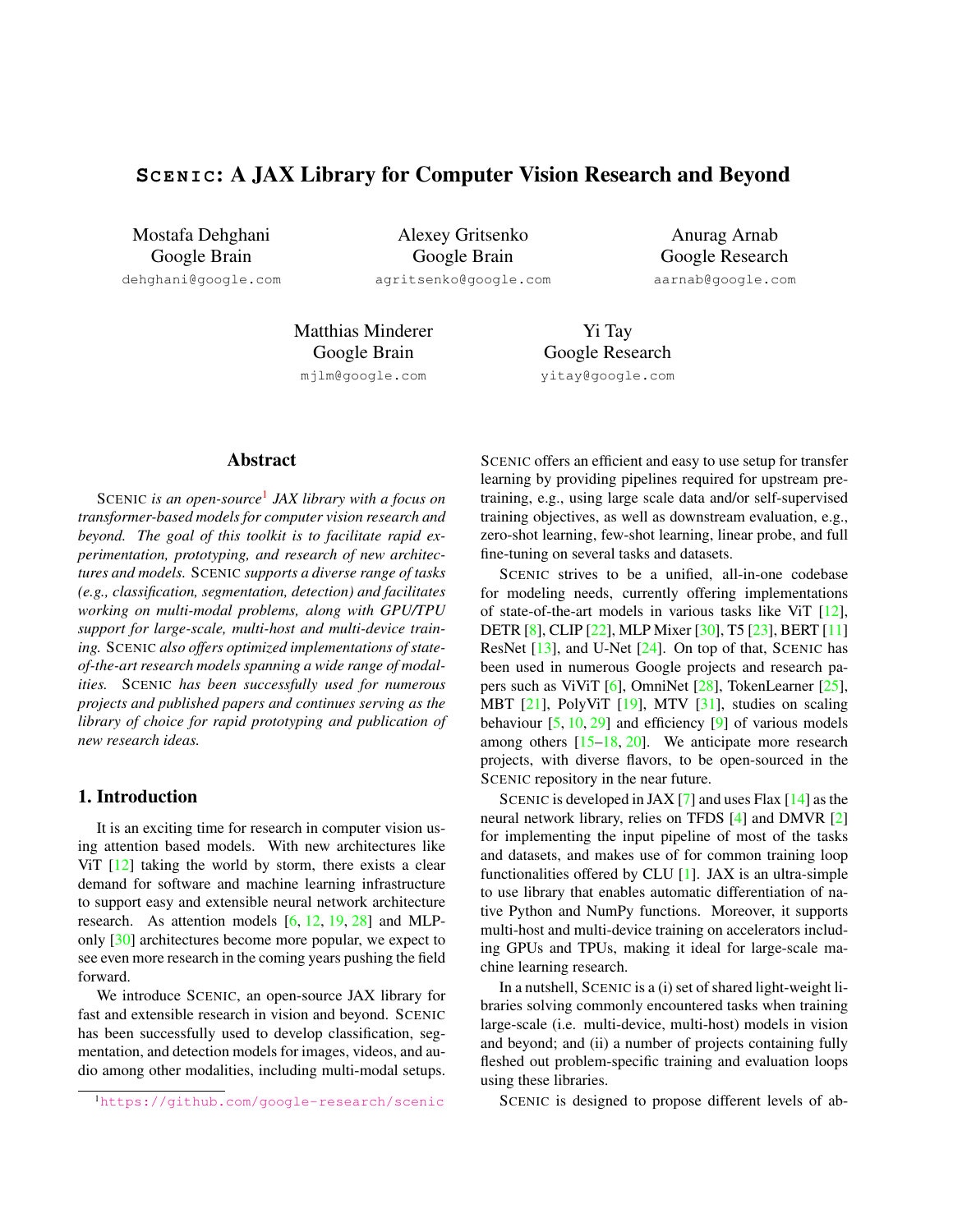

Figure 1. The code in SCENIC is organized in project-level part, that is customized code for specific projects or baselines or library-level part, that implements common functionalities and general patterns that are adapted by the majority of projects.

straction. It supports projects from those that only require changing hyper-parameters, to those that need customization on the input pipeline, model architecture, losses and metrics, and the training loop. To make this happen, the code in SCENIC is organized as either project-level code, which refers to customized code for specific projects or baselines, or library-level code, which refers to common functionalities and general patterns that are adapted by the majority of projects (Fig. 1). The project-level code lives in the projects directory.

Philosophy SCENIC aims to facilitate the rapid prototyping of large-scale models. To keep the code simple to understand and extend, SCENIC design prefers forking and copypasting over adding complexity or increasing abstraction. We only upstream functionality to the library-level when it proves to be widely useful across multiple models and tasks.

Minimizing support for various use-cases in the librarylevel code helps us to avoid accumulating generalizations that result in the code being complex and difficult to understand. Note that complexity or abstractions of any level can be added to project-level code.

### 2. A Brief Primer on JAX and Flax

Before we give into the design of SCENIC, we provide a quick background on JAX [7]. JAX provides composable transformations of Python and NumPy programs that offer differentiation (e.g., jax.grad), vectorization (e.g.,  $jax.$  vmap), JIT-compilation to GPU/TPU (e.g.,  $jax.$   $jit$ ), and more. JAX is designed to operate on pure and statically composed (PSC) functions. That means JAX transformations are only applicable to functions that (1) make no use of a global state, (2) are deterministic, and (3) are representable as a static data dependency graph on a set of primitives (e.g., Accelerated Linear Algebra (XLA) operators). Many machine learning systems can be implemented as a set of PSC Python functions and using JAX transformation, we can easily benefit high efficiency of XLA for running compute-heavy parts of these systems.

While JAX offers the building blocks needed for developing machine learning systems in the form of function transformations, there are other libraries on top of it to address the higher-level needs of researchers. Most notably Flax [14] which is a neural network library for JAX, providing neural network layers as well as utilities and patterns. SCENIC uses JAX and Flax underneath to develop a highly efficient framework for agile development of research ideas, in the large-scale, yet flexible setup.

# 3. SCENIC Design

SCENIC offers a unified framework that is sufficiently flexible to support projects in a wide range of needs without having to write complex code. SCENIC contains optimized implementations of a set of research models operating on a wide range of modalities (video, image, audio, and text), and supports several datasets. This again is made possible by its flexible and low-overhead design. In this section, we go over different parts and discuss the structure that is used to organize projects and library code.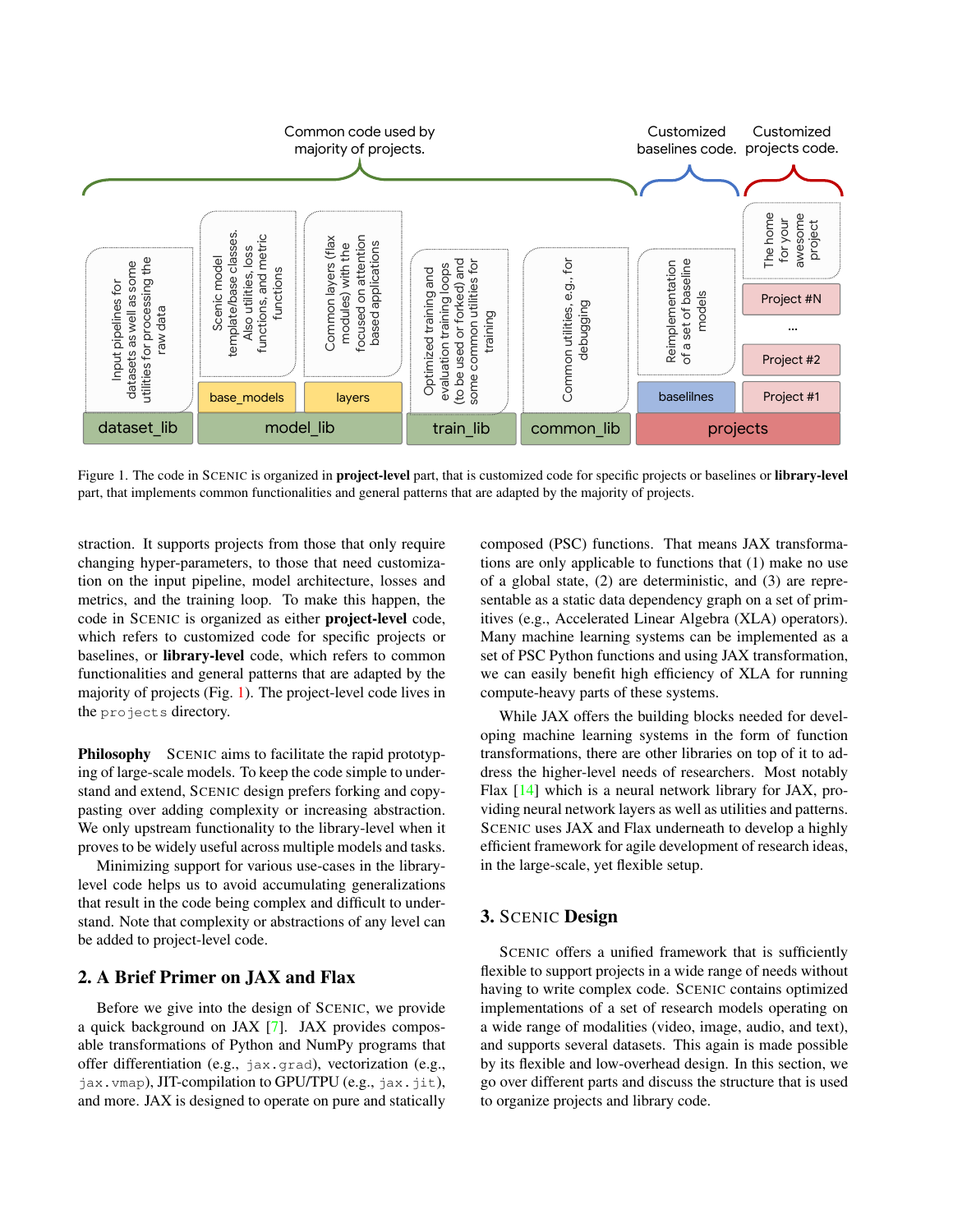#### 3.1. Library-level code

The goal is to keep the library-level code minimal and well-tested and to avoid introducing extra abstractions to support minor use-cases. Shared libraries provided by SCENIC are split into:

- dataset lib: Implements IO pipelines for loading and pre-processing data for common tasks and benchmarks. All pipelines are designed to be scalable and support multi-host and multi-device setups, taking care of dividing data among multiple hosts, incomplete batches, caching, pre-fetching, etc.
- modellib : Provides several abstract model interfaces (e.g., ClassificationModel or SegmentationModel in model\_lib/base\_models) with task-specific losses and metrics; neural network layers in model lib/layers, focusing on efficient implementation of attention and transformer primitives; and finally accelerator-friendly implementations of bipartite matching algorithms [3] in model lib/matchers.
- train lib: Provides tools for constructing training loops and implements several optimized trainers (e.g., classification trainer and segmentation trainer) that can be forked for customization.
- common\_lib: General utilities, such as logging and debugging modules, and functionalities for processing raw data.

#### 3.2. Project-level code

SCENIC supports the development of customized solutions for specialized tasks and data via the concept of the "project". There is no one-fits-all recipe for how much code should be re-used by a project.

Projects can consist of only configuration files and use the common models, trainers, tasks/data that live in librarylevel code, or they can simply fork any of the mentioned functionalities and redefine, layers, losses, metrics, logging methods, tasks, architectures, as well as training and evaluation loops. The modularity of library-level code makes it flexible enough to support projects falling anywhere on the "run-as-is" to "fully-customized" spectrum.

Common baselines such as a Vision Transformer (ViT), DETR, CLIP, T5, BERT, MLP-Mixer, ResNet, UNet, etc., are implemented in the projects/baselines. Forking models in this directory is a good starting point for new projects.

#### 3.3. SCENIC BaseModel

A solution usually has several parts: data/task pipeline, model architecture, losses and metrics, training and evaluation, etc. Given that much of the research done in SCENIC is trying out different architectures, SCENIC introduces the concept of a "model", to facilitate "plug-in/plug-out" experiments. A SCENIC model is defined as the network architecture, the losses that are used to update the weights of the network during training, and metrics that are used to evaluate the output of the network. This is implemented as BaseModel.

BaseModel is an abstract class with three members: a build flax model, a loss fn, and a get metrics fn.

build flax model function returns a flax model. A typical usage pattern is depicted below:

```
# Get model class:
model_cls = model_lib.models.get_model_cls(
    "fully_connected_classification")
# Build the model, metrics, and losses
model = modelcls(config, dataset.meta_data)
# Initialize the model parameters
flax model = model.build flat modeldummy_input = jnp.zeros(
    input_shape, model_input_dtype)
model_state, params = flax_model.init(
    rng, dummy_input, train=False
    ).pop("params")
```
And this is how to call the model:

```
variables = {
# Trainable parameters
"params": params,
# Model state
# (e.g., batch statistics from BatchNorm)
**model_state
}
logits, new_model_state = flax_model.apply(
    variables, inputs, ...)
```
Abstract classes for defining SCENIC models are declared in model\_lib/base\_models. These include the BaseModel that all models inherit from, as well as ClassificationModel, MultiLabelClassificationModel,

EncoderDecoderModel and SegmentationModel that respectively define losses and metrics for classification, sequence-to-sequence, and segmentation tasks. Depending on its needs, a SCENIC project can define new base class or override an existing one for its specific tasks, losses and metrics.

A typical model loss function in SCENIC expects predictions and a batch of data: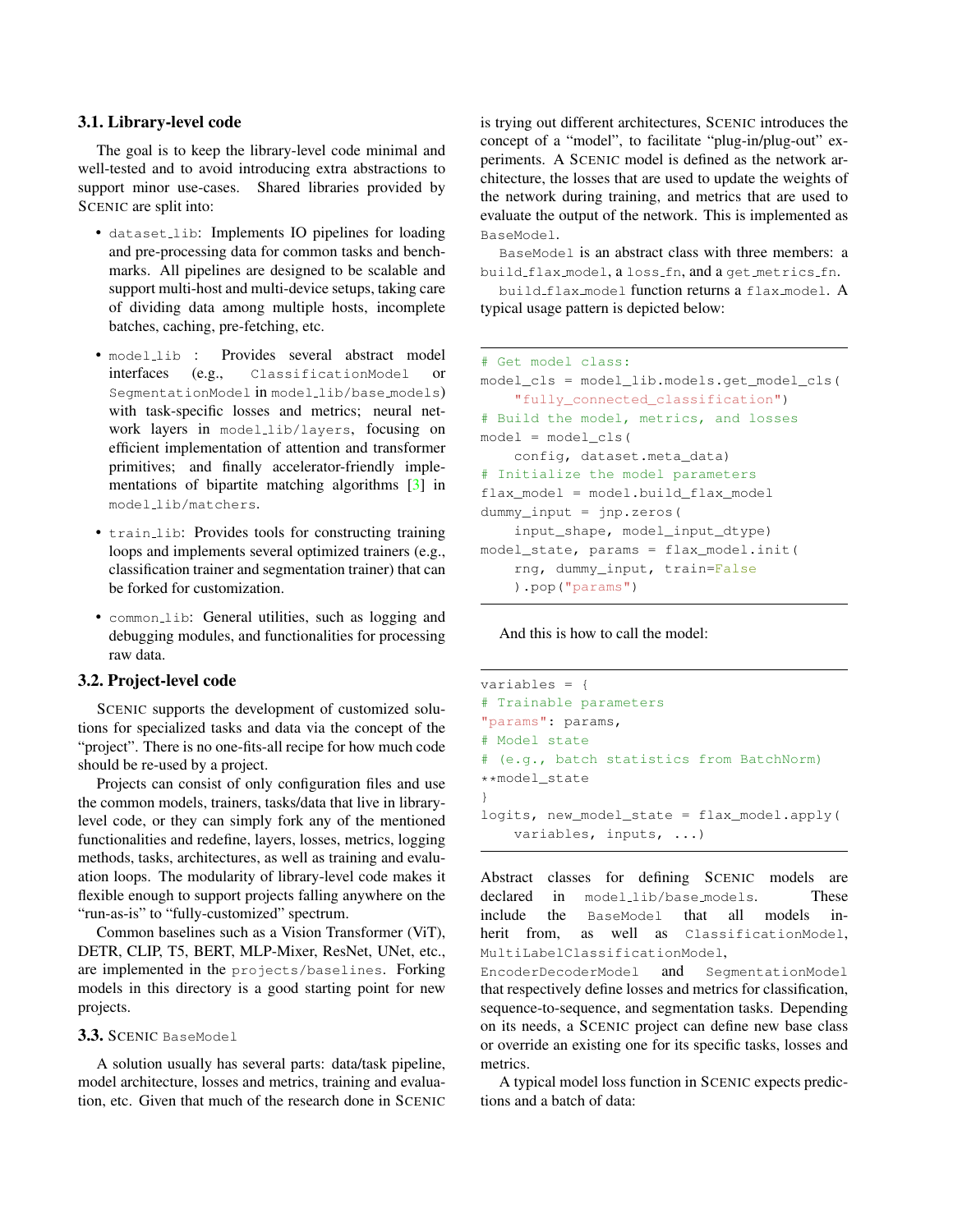```
# Loss function:
loss_fn(
    logits: jnp.ndarray,
    batch: Dict[str, jnp.ndarray]
    ) \rightarrow float
```
Finally, a typical get metrics fn returns a callable, metric fn, that calculates appropriate metrics and returns them as a Python dictionary. The metric function, for each metric, computes  $f(x_i, y_i)$  on a mini-batch, where  $x_i$  and  $y_i$  are inputs and labels of *i*th example, and returns a dictionary from the metric name to a tuple of metric value and the metric normalizer (typically, the number of examples in the mini-batch). It has the API:

```
# Metric function:
metric_fn(
    logits: jnp.ndarry,
    label: jnp.ndarry,
    ) -> Dict[str, Tuple[float, int]]
```
Given metric and normalizer values collected from examples processed by all devices in all hosts, the model trainer is then responsible for aggregating and computing the normalized metric value for the evaluated examples.

Importantly, while the design pattern above is recommended and has been found to work well for a range of projects, it is not forced, and there is no issue deviating from the above structure within a project.

# 4. Applications

SCENIC has been used in various applications and tasks. SCENIC provides not only different metrics to evaluate quality of different methods on task at hand, like accuracy in classification, but also unified tools to assess efficiency of methods in terms of training and inference throughput, parameter size, and FLOPs.

In this Section, we present some imperial results showcasing some of the baselines in SCENIC.

Table 1. Image classification models implemented in SCENIC.

| Model                 | Pretrain dataset | ImageNet Top-1 | <b>GFLOPs</b> | Params(M) |
|-----------------------|------------------|----------------|---------------|-----------|
| ResNet-50 $[13]$      | ۰                | 77.08          | 3.97          | 25.5      |
| MLP-Mixer-B/16 $[30]$ | ۰                | 76.14          | 12.7          | 59.8      |
| $ViT-B/16$ [26]       | ۰                | 79.73          | 17.6          | 86.5      |
| MLP-Mixer-L/16        | ImageNet21K      | 80.23          | 12.7          | 59.8      |
| $ViT-L/16$            | ImageNet21K      | 84.30          | 17.6          | 86.5      |

Table 1 presents example baseline models for image classification task that are implemented in SCENIC. The full end-to-end upstream training and downstream finetuning/evaluation code with support for data parallelism on multi-host/multi-device is available for all SCENIC baselines. Note that for each of these baseline models, checkpoints for different variants, in terms of size and configurations, are publically available.

SCENIC contains many state-of-the-art models, along with training/evaluation code as well as checkpoints for tasks beyond classification and image modality. Table 2 provides a few examples showcasing the diversity of tasks and modalities. These models are either originally developed in SCENIC and became the *de facto* baseline for the task they address (e.g., ViViT), or carefully ported to SCENIC to not only reproduce the original results but also be efficient on different accelerators using JAX.

This has already enabled many researchers to build on top of the existing SOTA models and try out new ideas on different setups and modalities, which is one of the main missions of SCENIC.

Table 2. Other models available in SCENIC. Full training and evaluation code which reproduces the original results is publicly available for all these models.

| Model                                             | Modalities                                   | Task                                                                                   |
|---------------------------------------------------|----------------------------------------------|----------------------------------------------------------------------------------------|
| DeTR [8]                                          | Image                                        | Object detection                                                                       |
| <b>BERT [11]</b>                                  | <b>Text</b>                                  | Self-supervised pre-training,<br>GLUE/SuperGLUE benchmark                              |
| ViViT [6]                                         | Video                                        | Video classification                                                                   |
| TokenLearner [25]<br>OmniNet [28]<br>PolyViT [19] | Image, Video<br>Image<br>Image, Audio, Video | Image/Video classification<br>Image classification<br>Image/Audio/Video classification |

For each of the above methods as well as others implemented in SCENIC, there is a dedicated README in the GitHub repo of SCENIC, containing information about the detailed configurations, experimental results, how to train, how to evaluate, along with brief explanation of the methods and references.

### 5. Conclusion

Machine Learning (ML) infrastructure is a cornerstone of ML research. Enabling researchers to quickly try out new ideas, and to rapidly scale them up when they show promise, accelerates research. Furthermore, history suggests that methods that leverage the computation available at the time are often the most effective [27]. SCENIC embodies our experience of developing the best research infrastructure, and we are excited to share it with the broader community. We hope to see many more brilliant ideas being developed using SCENIC, contributing to the amazing progress made by the ML community for improving lives through AI.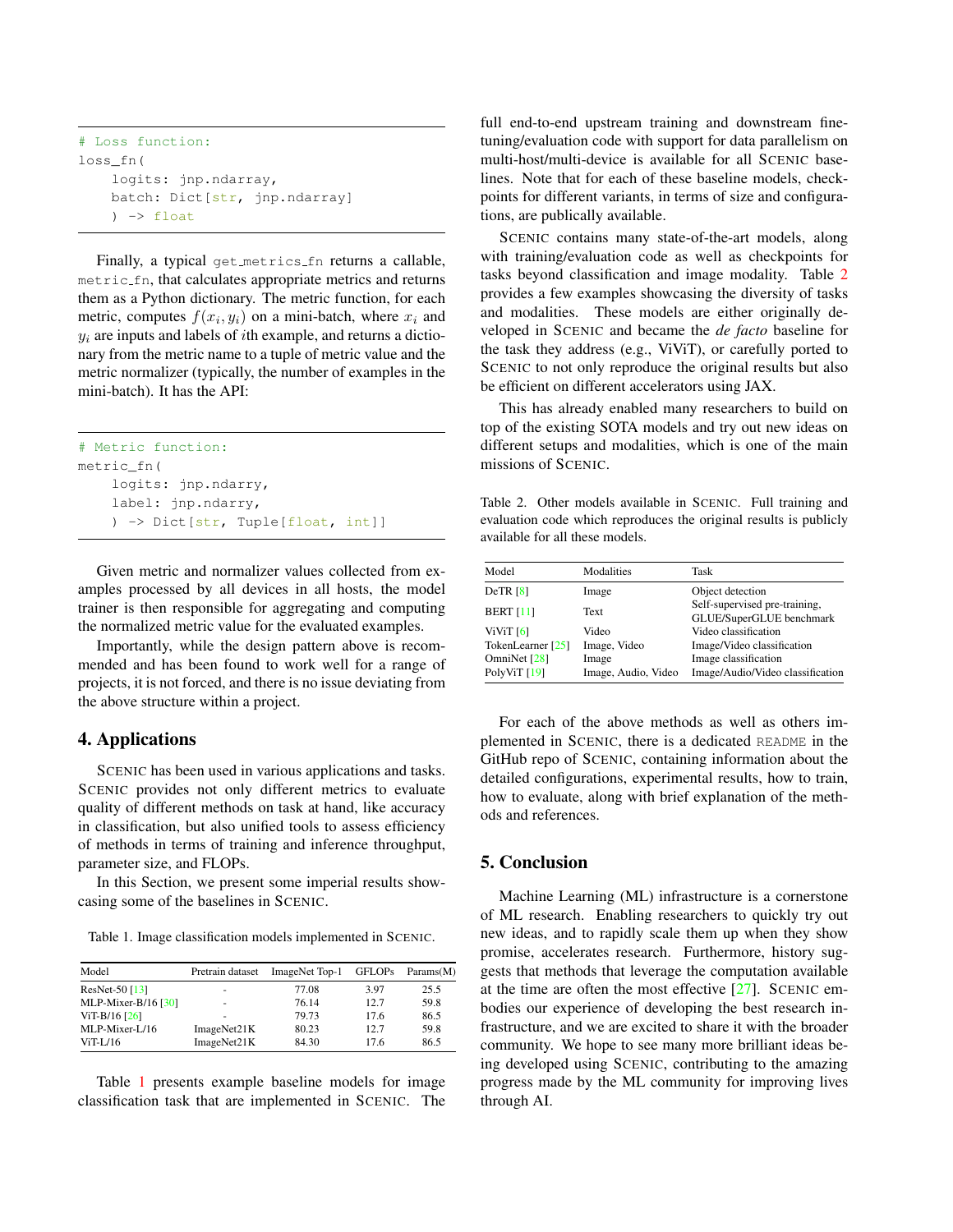### Acknowledgment

SCENIC has been developed and improved with the help of many amazing contributors. We would like to especially thank Dirk Weissenborn, Andreas Steiner, Marvin Ritter, Aravindh Mahendran, Samira Abnar, Sunayana Rane, Josip Djolonga, Lucas Beyer, Alexander Kolesnikov, Xiaohua Zhai, Rob Romijnders, Rianne van den Berg, Jonathan Heek, Olivier Teboul, Marco Cuturi, Lu Jiang, Mario Lučić, and Neil Houlsby for their direct or indirect contributions to SCENIC.

## References

- [1] CLU common loop utils. http://github.com/ google/CommonLoopUtils. 1
- [2] DMVR: Deepmind video readers. https://github. com/deepmind/dmvr. 1
- [3] Optimal Transport Tools (OTT), a toolbox for everything wasserstein. https://github.com/googleresearch/ott. 3
- [4] TensorFlow Datasets, a collection of ready-to-use datasets. https://www.tensorflow.org/datasets. 1
- [5] Samira Abnar, Mostafa Dehghani, Behnam Neyshabur, and Hanie Sedghi. Exploring the limits of large scale pretraining. *arXiv preprint arXiv:2110.02095*, 2021. 1
- [6] Anurag Arnab, Mostafa Dehghani, Georg Heigold, Chen Sun, Mario Lučić, and Cordelia Schmid. ViViT: A video vision transformer. *arXiv preprint arXiv:2103.15691*, 2021. 1, 4
- [7] James Bradbury, Roy Frostig, Peter Hawkins, Matthew James Johnson, Chris Leary, Dougal Maclaurin, George Necula, Adam Paszke, Jake VanderPlas, Skye Wanderman-Milne, and Qiao Zhang. JAX: composable transformations of Python+NumPy programs, 2018. 1, 2
- [8] Nicolas Carion, Francisco Massa, Gabriel Synnaeve, Nicolas Usunier, Alexander Kirillov, and Sergey Zagoruyko. End-toend object detection with transformers. In *European Conference on Computer Vision*, pages 213–229. Springer, 2020. 1, 4
- [9] Mostafa Dehghani, Anurag Arnab, Lucas Beyer, Ashish Vaswani, and Yi Tay. The efficiency misnomer. *arXiv preprint arXiv:2110.12894*, 2021. 1
- [10] Mostafa Dehghani, Yi Tay, Alexey A Gritsenko, Zhe Zhao, Neil Houlsby, Fernando Diaz, Donald Metzler, and Oriol Vinyals. The benchmark lottery. *arXiv preprint arXiv:2107.07002*, 2021. 1
- [11] Jacob Devlin, Ming-Wei Chang, Kenton Lee, and Kristina Toutanova. Bert: Pre-training of deep bidirectional transformers for language understanding. *arXiv preprint arXiv:1810.04805*, 2018. 1, 4
- [12] Alexey Dosovitskiy, Lucas Beyer, Alexander Kolesnikov, Dirk Weissenborn, Xiaohua Zhai, Thomas Unterthiner, Mostafa Dehghani, Matthias Minderer, Georg Heigold, Sylvain Gelly, et al. An image is worth 16x16 words: Transformers for image recognition at scale. *arXiv preprint arXiv:2010.11929*, 2020. 1
- [13] Kaiming He, Xiangyu Zhang, Shaoqing Ren, and Jian Sun. Deep residual learning for image recognition. In *CVPR*, 2016. 1, 4
- [14] Jonathan Heek, Anselm Levskaya, Avital Oliver, Marvin Ritter, Bertrand Rondepierre, Andreas Steiner, and Marc van Zee. Flax: A neural network library and ecosystem for JAX, 2020. 1, 2
- [15] Charles Herrmann, Kyle Sargent, Lu Jiang, Ramin Zabih, Huiwen Chang, Ce Liu, Dilip Krishnan, and Deqing Sun. Pyramid adversarial training improves vit performance. *arXiv preprint arXiv:2111.15121*, 2021. 1
- [16] Ajay Jain, Ben Mildenhall, Jonathan T Barron, Pieter Abbeel, and Ben Poole. Zero-shot text-guided object generation with dream fields. *arXiv preprint arXiv:2112.01455*, 2021. 1
- [17] Gang Li, Gilles Baechler, Manuel Tragut, and Yang Li. Learning to denoise raw mobile ui layouts for improvingdatasets at scale. *arXiv preprint arXiv:2201.04100*, 2022. 1
- [18] Yang Li, Gang Li, Xin Zhou, Mostafa Dehghani, and Alexey Gritsenko. Vut: Versatile ui transformer for multimodal multi-task user interface modeling. *arXiv preprint arXiv:2112.05692*, 2021. 1
- [19] Valerii Likhosherstov, Anurag Arnab, Krzysztof Choromanski, Mario Lucic, Yi Tay, Adrian Weller, and Mostafa Dehghani. Polyvit: Co-training vision transformers on images, videos and audio. *arXiv preprint arXiv:2111.12993*, 2021. 1, 4
- [20] Chengzhi Mao, Lu Jiang, Mostafa Dehghani, Carl Vondrick, Rahul Sukthankar, and Irfan Essa. Discrete representations strengthen vision transformer robustness. *arXiv preprint arXiv:2111.10493*, 2021. 1
- [21] Arsha Nagrani, Shan Yang, Anurag Arnab, Aren Jansen, Cordelia Schmid, and Chen Sun. Attention bottlenecks for multimodal fusion. *arXiv preprint arXiv:2107.00135*, 2021. 1
- [22] Alec Radford, Jong Wook Kim, Chris Hallacy, Aditya Ramesh, Gabriel Goh, Sandhini Agarwal, Girish Sastry, Amanda Askell, Pamela Mishkin, Jack Clark, et al. Learning transferable visual models from natural language supervision. In *International Conference on Machine Learning*, pages 8748–8763. PMLR, 2021. 1
- [23] Colin Raffel, Noam Shazeer, Adam Roberts, Katherine Lee, Sharan Narang, Michael Matena, Yanqi Zhou, Wei Li, and Peter J Liu. Exploring the limits of transfer learning with a unified text-to-text transformer. *arXiv preprint arXiv:1910.10683*, 2019. 1
- [24] Olaf Ronneberger, Philipp Fischer, and Thomas Brox. Unet: Convolutional networks for biomedical image segmentation. In *International Conference on Medical image computing and computer-assisted intervention*, 2015. 1
- [25] Michael S Ryoo, AJ Piergiovanni, Anurag Arnab, Mostafa Dehghani, and Anelia Angelova. TokenLearner: What can 8 learned tokens do for images and videos? *arXiv preprint arXiv:2106.11297*, 2021. 1, 4
- [26] Andreas Steiner, Alexander Kolesnikov, Xiaohua Zhai, Ross Wightman, Jakob Uszkoreit, and Lucas Beyer. How to train your vit? data, augmentation, and regularization in vision transformers. *arXiv preprint arXiv:2106.10270*, 2021. 4